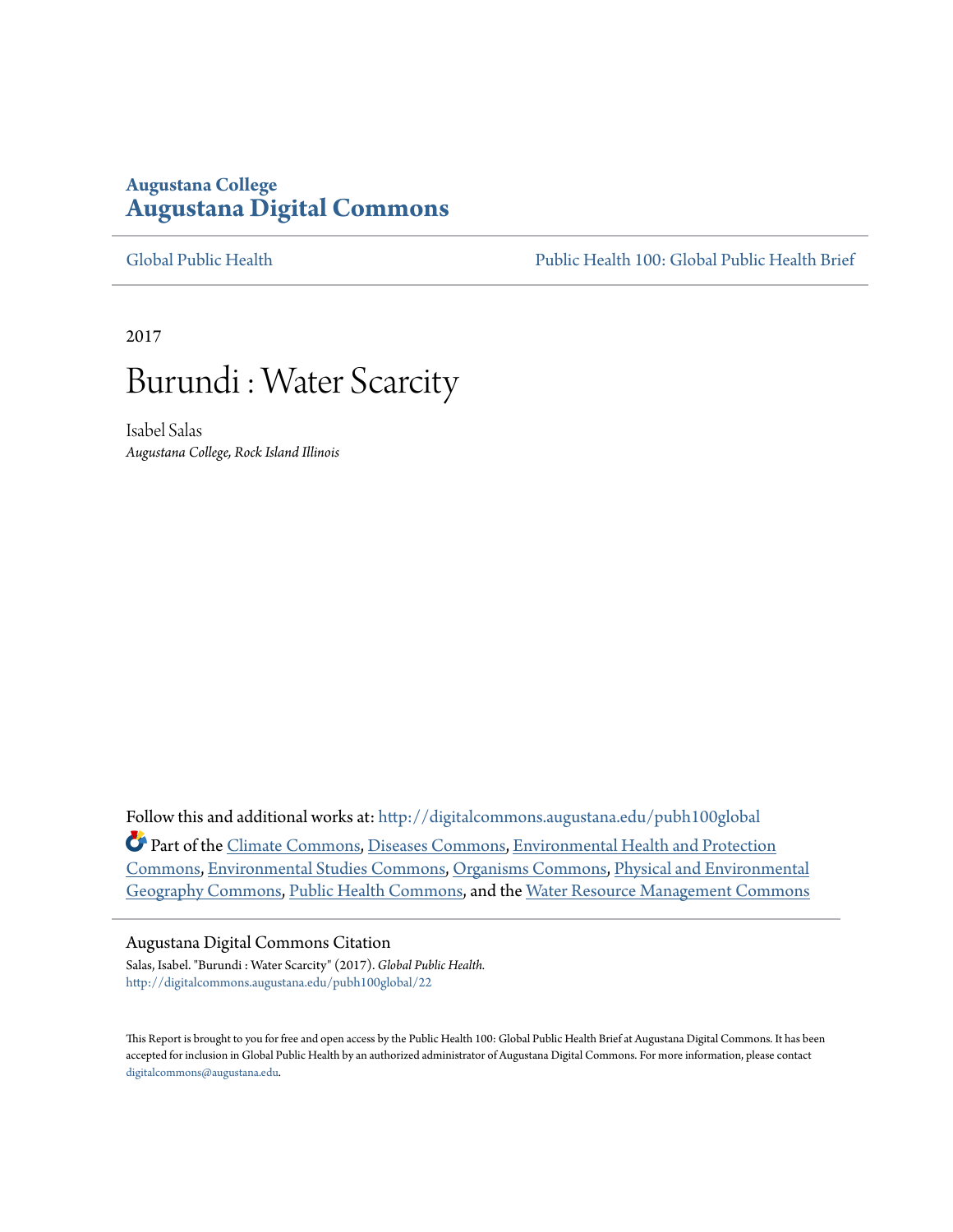#### **Country Characteristics**

The country of Burundi, or rather Republique du Burundi, is located near the African great lakes region of East Africa. The population of this country is currently 10.52 million people. Their official country language is Kirundi and French. About 85% of the nation are of Hutu decent, 15% are Tutsi, and less than 1% are Twa (Eisa,

2010). This nation mostly exercises the Roman Catholic practices. These people are mostly made of low income families and that is why Burundi is one of the poorest and hungriest nations across the globe. The political structure throughout Burundi is of a unitary republic government. Through this system there are three strong parties: Party of the liberation of the Hutu people, Burundi-African Alliance for Salvation, and Green party-intwari (Eisa, 2010). The country of Burundi face many struggles from external to internal. Some of these internal obstacles they face are healthcare and water scarcity. The health care in Burundi is almost non-existent. They have about 5 doctors, 28 nurses, and 1 pharmacist per 1,000 people (Nation, 2017). Most families don't live close to these healthcare facilities which is why communicable disease is common among the



nation. About 65% of their nation is affected by the lack of clean water (Nation, 2017). The effects of unclean water creates a rise in communicable disease throughout the nation due to the lack of sanitation systems and other health practices. An external effect throughout the nation would be the location of the country. The exportation of coffee and other materials are lower in cost compared to the importation costs which rise yearly. We can conclude that it costs the country more money to import than to export products like food and water. This is a never ending cycle between the country and their people thus resulting in changes that may need to be made in order for the nation to improve.

#### **Public Health Issue of Burundi**



Africa is one of the most rapidly urbanized nations throughout the last two decades and because of this most of the population has experienced water scarcity and an increase in communicable disease. Water shortages are mostly found in the rural areas of Africa. The water throughout the nation of Burundi are mostly contaminated by Phytoplankton which are affected by sea surface temperatures. Throughout these lakes there are hotspots which have an effect on the increase in Phytoplankton and cholera outbreaks. These hotspots have been located within the great Kalemie and the Upper Congo River Basin both of these are located in Katanga which is in close proximity to Lake Tanganyika. It has been determined that there is a correlation between the hotspots and cholera outbreaks. The families among these lakes are being directly affected by water cuts. Water cuts are when companies controlling the water decide to cut back on the amount of water available for these households. This then induces many families to get more water from external resources such as wells and lakes; these families go from using a regulated water source to an unregulated source without the knowledge of what is